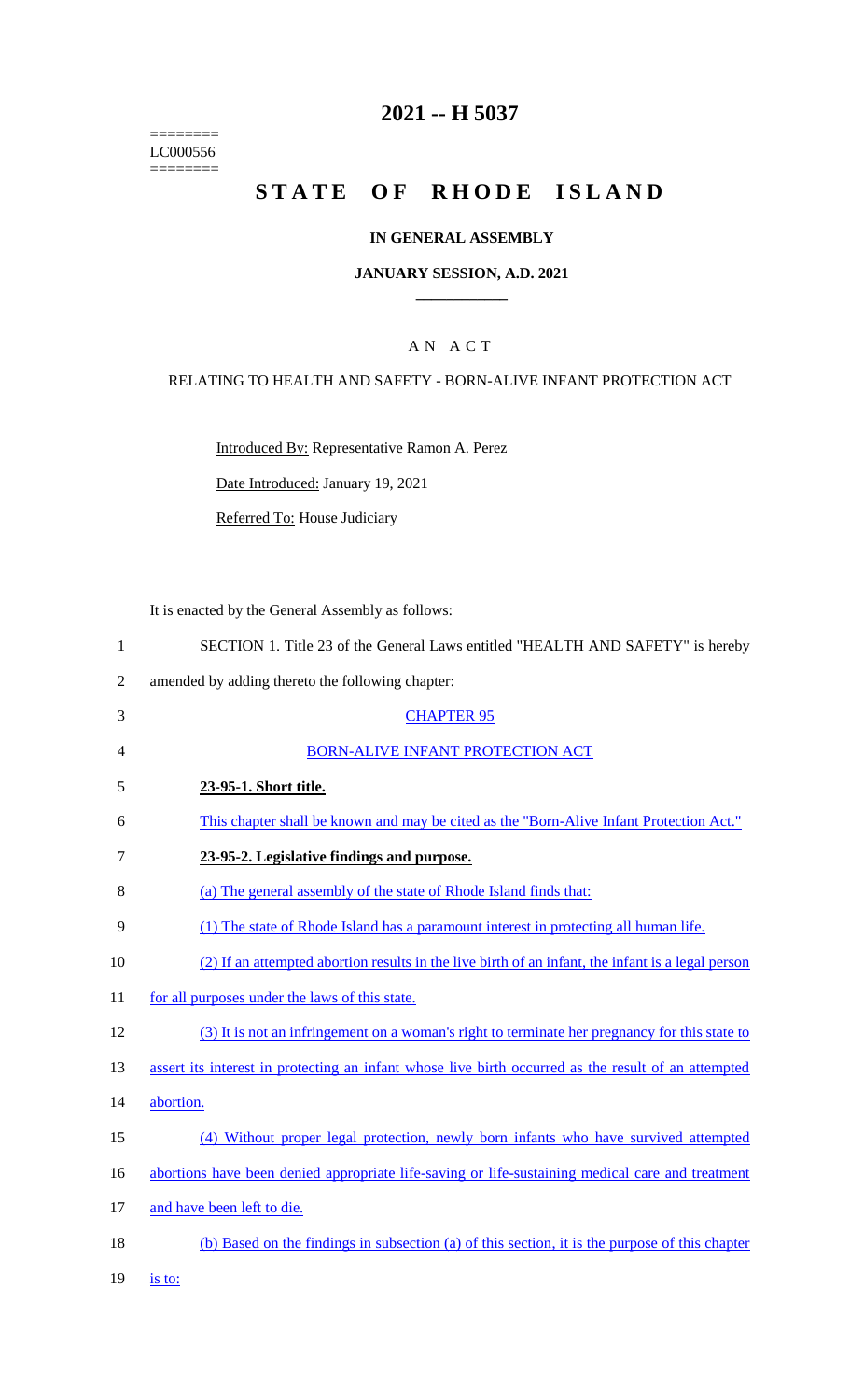| $\mathbf{1}$   | (1) Ensure the protection and promotion of the health and well-being of all infants born               |
|----------------|--------------------------------------------------------------------------------------------------------|
| $\overline{2}$ | alive in this state; and                                                                               |
| 3              | (2) Mandate that health care providers give medically appropriate and reasonable life-                 |
| 4              | saving and life-sustaining medical care and treatment to all born-alive infants.                       |
| $\mathfrak s$  | 23-95-3. Definitions.                                                                                  |
| 6              | As used in this chapter:                                                                               |
| $\overline{7}$ | (1) "Abortion" means the act of using or prescribing any instrument, medicine, drug, or                |
| 8              | any other substance, device, or means with the intent to terminate the clinically diagnosable          |
| 9              | pregnancy of a woman with knowledge that the termination by those means will, with reasonable          |
| 10             | likelihood, cause the death of the unborn child. Such use, prescription, or means is not an abortion   |
| 11             | if done with the intent to:                                                                            |
| 12             | (i) Save the life or preserve the health of the unborn child;                                          |
| 13             | (ii) Remove a dead unborn child caused by spontaneous abortion; or                                     |
| 14             | (iii) Remove an ectopic pregnancy.                                                                     |
| 15             | (2) "Born-alive" or "live birth" means the complete expulsion or extraction of an infant               |
| 16             | from their mother, regardless of the state of gestational development, that, after expulsion or        |
| 17             | extraction, whether or not the umbilical cord has been cut or the placenta is attached, and regardless |
| 18             | of whether the expulsion or extraction occurs as a result of natural or induced labor, cesarean        |
| 19             | section, or induced abortion, shows any evidence of life, including, but not limited to, one or more   |
| 20             | of the following:                                                                                      |
| 21             | (i) Breathing;                                                                                         |
| 22             | (ii) A heartbeat;                                                                                      |
| 23             | (iii) Umbilical cord pulsation; or                                                                     |
| 24             | (iv) Definite movement of voluntary muscles.                                                           |
| 25             | (3) "Consent" means the voluntary agreement or acquiescence by a person of age and with                |
| 26             | the requisite mental capacity who is not under duress or coercion and who has knowledge or             |
| 27             | understanding of the act or action to which they have agreed or acquiesced.                            |
| 28             | (4) "Facility" or "medical facility" means any public or private hospital, clinic, center,             |
| 29             | medical school, medical training institution, health care facility, physician's office, infirmary,     |
| 30             | dispensary, ambulatory surgical treatment center, or other institution or location wherein medical     |
| 31             | care is provided to any person.                                                                        |
| 32             | (5) "Infant" means a child of the species homo sapiens who has been completely expulsed                |
| 33             | or extracted from their mother, regardless of the stage of gestational development, until the age of   |
| 34             | thirty (30) days post birth.                                                                           |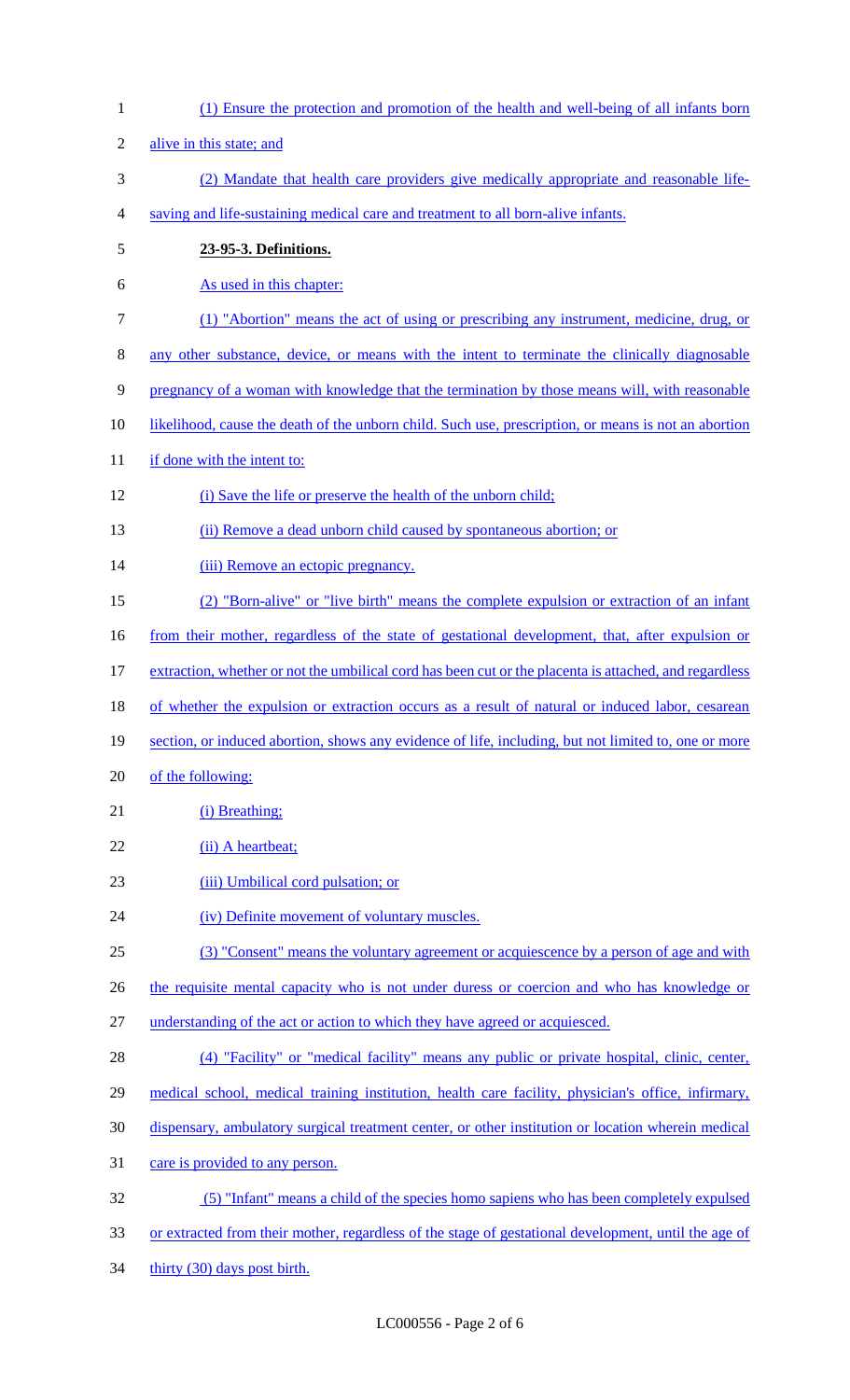| $\mathbf{1}$   | (6) "Physician" means a person licensed to practice medicine in the state of Rhode Island.             |
|----------------|--------------------------------------------------------------------------------------------------------|
| $\overline{2}$ | This term includes medical doctors and doctors of osteopathy.                                          |
| 3              | (7) "Premature" or "preterm" means occurring prior to the thirty-seventh week of gestation.            |
| 4              | 23-95-4. Requirements and responsibilities.                                                            |
| 5              | (a) A person shall not deny or deprive an infant of nourishment with the intent to cause or            |
| 6              | allow the death of the infant for any reason, including, but not limited to:                           |
| 7              | (1) The infant was born with a handicap;                                                               |
| 8              | $(2)$ The infant is not wanted by the parent(s) or guardian(s); or                                     |
| 9              | (3) The infant is born alive by natural or artificial means.                                           |
| 10             | (b) A person shall not deprive an infant of medically appropriate and reasonable medical               |
| 11             | care and treatment or surgical care.                                                                   |
| 12             | (c) The requirements of this section shall not be construed to prevent an infant's parent(s)           |
| 13             | or guardian(s) from refusing to give consent to medical treatment or surgical care which is not        |
| 14             | medically necessary or reasonable, including care or treatment which either:                           |
| 15             | (1) Is not necessary to save the life of the infant;                                                   |
| 16             | (2) Has a potential risk to the infant's life or health that outweighs the potential benefit to        |
| 17             | the infant of the treatment or care; or                                                                |
| 18             | (3) Is treatment that will do no more than temporarily prolong the act of dying when death             |
| 19             | is imminent.                                                                                           |
| 20             | $(d)(1)$ The physician performing an abortion must take all medically appropriate and                  |
| 21             | reasonable steps to preserve the life and health of a born-alive infant. If an abortion performed in a |
| 22             | hospital results in a live birth, the physician attending the abortion shall provide immediate medical |
| 23             | care to the infant, inform the mother of the live birth, and request transfer of the infant to an on-  |
| 24             | duty resident or emergency care physician who shall provide medically appropriate and reasonable       |
| 25             | medical care and treatment to the infant.                                                              |
| 26             | (2) If an abortion performed in a facility other than a hospital results in a live birth, a            |
| 27             | physician attending the abortion shall provide immediate medical care to the infant and call 9-1-1     |
| 28             | for an emergency transfer of the infant to a hospital that shall provide medically appropriate and     |
| 29             | reasonable care and treatment to the infant.                                                           |
| 30             | (e) If the physician described in subsection (d) of this section is unable to perform the duties       |
| 31             | in that subsection because they are assisting the woman on whom the abortion was performed, then       |
| 32             | an attending physician's assistant, nurse, or other health care provider must assume the duties        |
| 33             | outlined in subsection (d) of this section.                                                            |
| 34             | (f) Any born-alive infant including one born in the course of an abortion procedure shall              |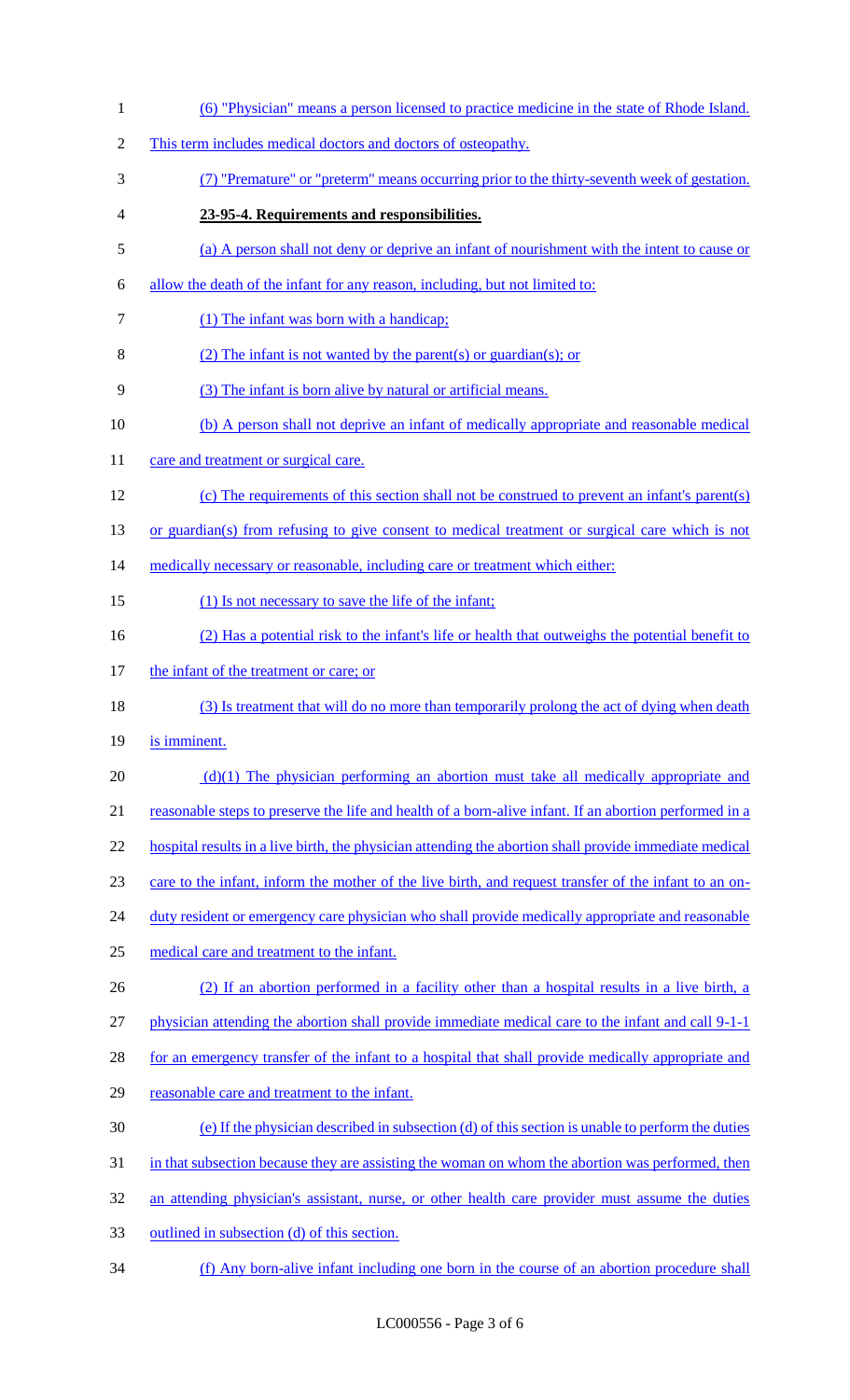- 1 be treated as a legal person under the laws of this state, with the same rights to medically appropriate
- and reasonable care and treatment, and birth and death (if death occurs) certificates shall be issued
- accordingly.
- (g) If, before the abortion, the mother, and if married, her husband, has or have stated in
- 5 writing that she, or they, do not wish to keep the infant in the event that the abortion results in a
- live birth, and this writing is not retracted before the attempted abortion, the infant, if born alive,
- shall immediately upon birth become a ward of the department of children, youth and families.
- (h) No person may use any born-alive infant for any type of scientific research or other
- kind of experimentation except as necessary to protect or preserve the life and health of the born-
- alive infant.
- **23-95-5. Exceptions.**
- The parent(s) or guardian(s) of a born-alive infant will not be held criminally or civilly 13 liable for the actions of a physician, nurse, or other health care provider that are in violation of this 14 act and to which the parent(s) or guardian(s) did not give consent.
- **23-95-6. Criminal penalties.**
- (a) Any physician, nurse, or other health care provider who intentionally, knowingly, or
- negligently fails to provide medically appropriate and reasonable care and treatment to a born- alive
- 18 infant in the course of an attempted abortion shall be guilty of a felony and upon conviction shall
- 19 be subject to imprisonment for a period of up to ten (10) years, or a fine of up to twenty-five
- 20 thousand dollars (\$25,000), or both.
- (b) Any violation of § 23-95-4(h) concerning the research use of a born-alive infant is a
- 22 felony and upon conviction shall be subject to imprisonment for a period of up to ten (10) years, or
- a fine of up to twenty-five thousand dollars (\$25,000), or both.
- **23-95-7. Civil and administrative action.**
- 25 In addition to whatever remedies are available under the statutory or common law of this
- 26 state, failure to comply with the requirements of this chapter shall:
- (1) Provide a basis for a civil action for compensatory and punitive damages. Any
- conviction under this act shall be admissible in a civil suit as prima facie evidence of a failure to
- 29 provide medically appropriate and reasonable care and treatment to a born-alive infant. Any civil
- action may be based on a claim that the death of or injury to the born-alive infant was a result of
- simple negligence, gross negligence, wantonness, willfulness, intentional conduct, or another
- violation of the legal standard of care.
- (2) Provide a basis for professional disciplinary action under chapter 37 of title 5 for the
- suspension or revocation of any license for physicians, licensed and registered nurses, or other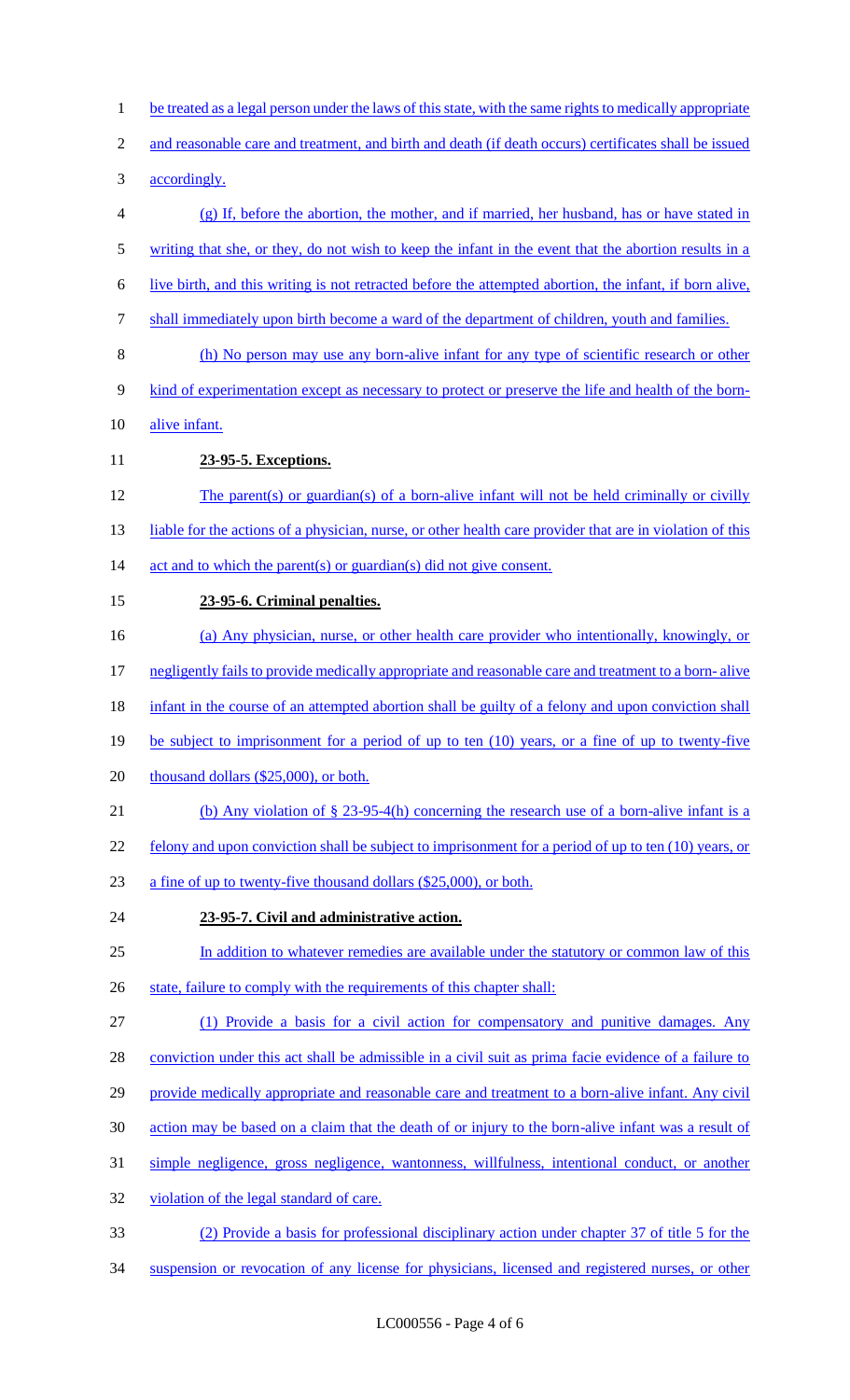- 1 licensed or regulated persons. Any conviction of any person for any failure to comply with the 2 requirements of this chapter shall result in the automatic suspension of their license for a period of 3 at least one year and said license shall be reinstated after that time only under such conditions as 4 the board of licensure and discipline shall require to ensure compliance with this chapter. 5 (3) Provide a basis for recovery for the parent(s) of the infant or the parent(s) or guardian(s) 6 of the mother, if the mother is a minor, for the wrongful death of the infant, whether or not the 7 infant was viable at the time the attempted abortion was performed. 8 **23-95-8. Construction.**  9 (a) Nothing in this chapter shall be construed to affirm, deny, expand, or contract any legal 10 status or legal right applicable to any member of the species homo sapiens at any point prior to 11 being born-alive, as defined in this chapter. 12 (b) Nothing in this chapter shall be construed to affect existing federal or state law 13 regarding abortion. 14 (c) Nothing in this chapter shall be construed as creating or recognizing a right to abortion. 15 (d) Nothing in this chapter shall be construed to alter generally accepted medical standards. 16 **23-95-9. Severability.**  17 Any provision of this chapter held to be invalid or unenforceable by its terms, or as applied 18 to any person or circumstance, shall be construed so as to give it the maximum effect permitted by 19 law, unless such holding shall be one of utter invalidity or unenforceability, in which event such 20 provision shall be deemed severable and shall not affect the remainder or the application of such 21 provision to other persons not similarly situated or to other dissimilar circumstances. 22 **23-95-10. Right of intervention.**  23 The general assembly, by joint resolution, may appoint one or more of its members, who 24 sponsored or cosponsored this chapter in the member's official capacity, to intervene as a matter of
- 25 right in any case in which the constitutionality of this law is challenged.
- 26 SECTION 2. This act shall take effect upon passage.

======== LC000556 ========